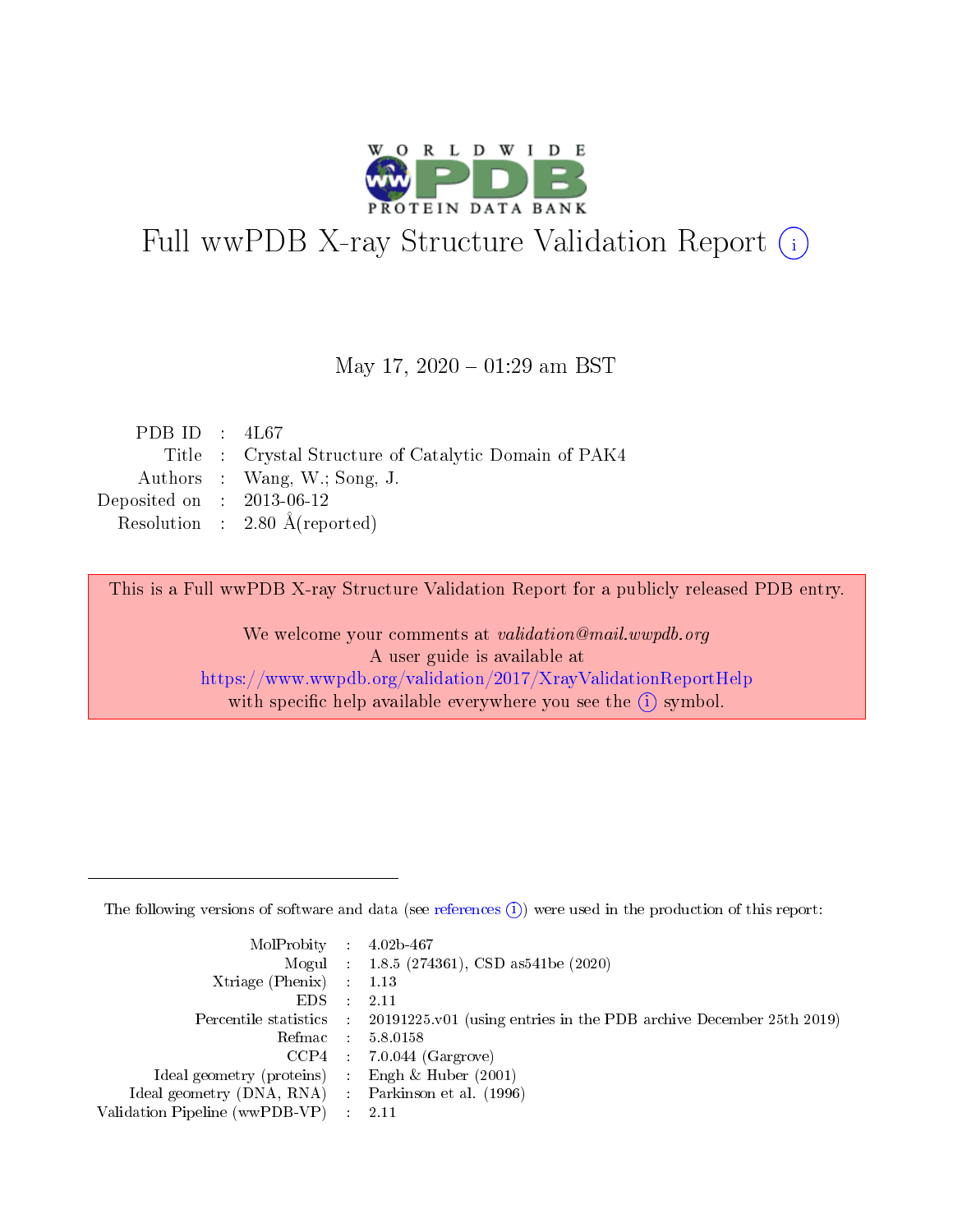# 1 [O](https://www.wwpdb.org/validation/2017/XrayValidationReportHelp#overall_quality)verall quality at a glance  $(i)$

The following experimental techniques were used to determine the structure: X-RAY DIFFRACTION

The reported resolution of this entry is 2.80 Å.

Percentile scores (ranging between 0-100) for global validation metrics of the entry are shown in the following graphic. The table shows the number of entries on which the scores are based.



| Metric                | Whole archive<br>$(\#\mathrm{Entries})$ | Similar resolution<br>$(\#\text{Entries},\,\text{resolution}\,\,\text{range}(\textup{\AA}))$ |
|-----------------------|-----------------------------------------|----------------------------------------------------------------------------------------------|
| $R_{free}$            | 130704                                  | $3140 (2.80 - 2.80)$                                                                         |
| Clashscore            | 141614                                  | $3569(2.80-2.80)$                                                                            |
| Ramachandran outliers | 138981                                  | 3498 (2.80-2.80)                                                                             |
| Sidechain outliers    | 138945                                  | $3500(2.80-2.80)$                                                                            |
| RSRZ outliers         | 127900                                  | $3078(2.80-2.80)$                                                                            |

The table below summarises the geometric issues observed across the polymeric chains and their fit to the electron density. The red, orange, yellow and green segments on the lower bar indicate the fraction of residues that contain outliers for  $>=3, 2, 1$  and 0 types of geometric quality criteria respectively. A grey segment represents the fraction of residues that are not modelled. The numeric value for each fraction is indicated below the corresponding segment, with a dot representing fractions  $\epsilon=5\%$  The upper red bar (where present) indicates the fraction of residues that have poor fit to the electron density. The numeric value is given above the bar.

| Mol | $Chain$ Length | Quality of chain |     |                     |  |  |
|-----|----------------|------------------|-----|---------------------|--|--|
|     | 292            | $\%$<br>55%      | 37% | 7%<br>$\cdot \cdot$ |  |  |
|     |                | 32%<br>48%       | 32% | 20%                 |  |  |

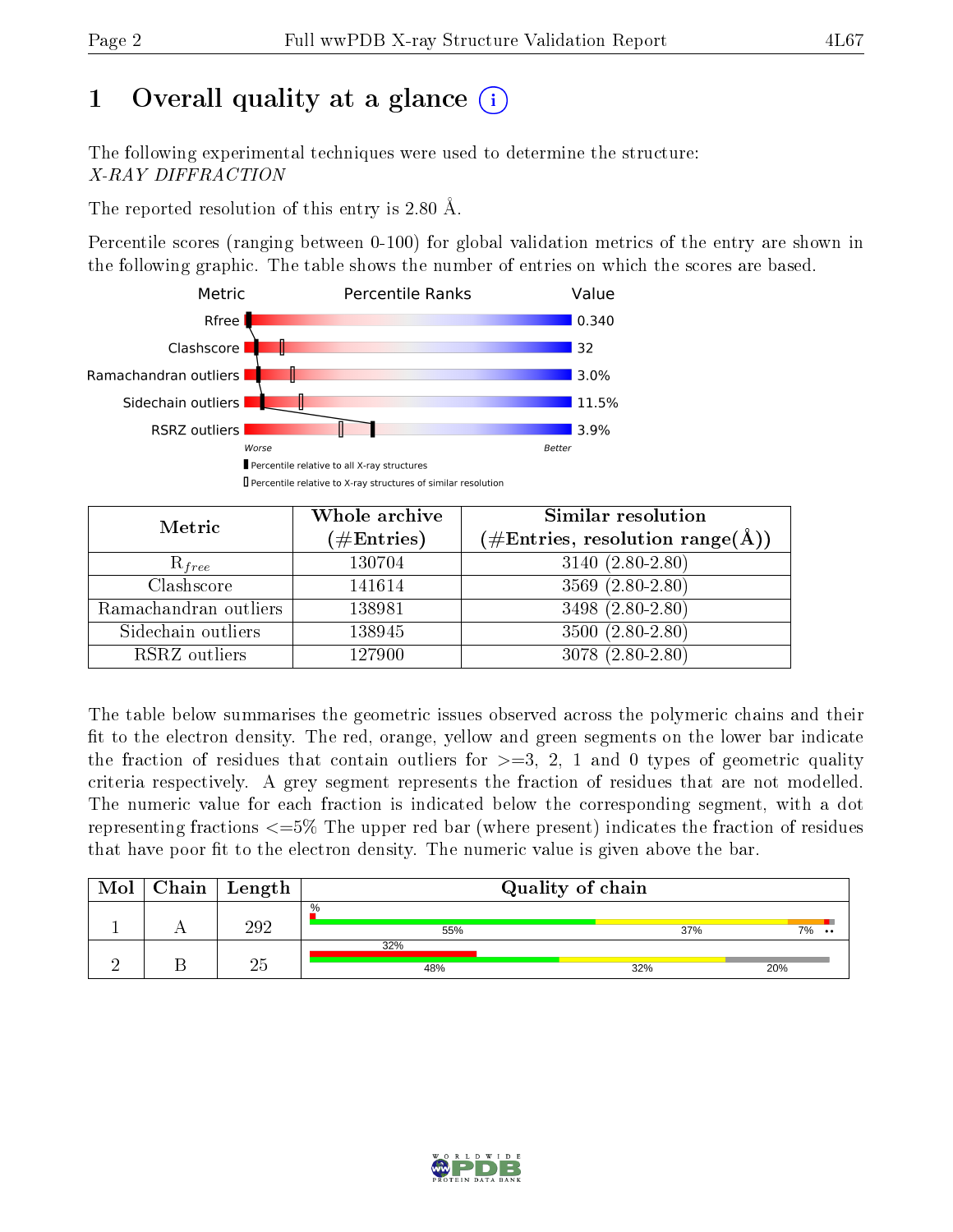# 2 Entry composition (i)

There are 3 unique types of molecules in this entry. The entry contains 2493 atoms, of which 0 are hydrogens and 0 are deuteriums.

In the tables below, the ZeroOcc column contains the number of atoms modelled with zero occupancy, the AltConf column contains the number of residues with at least one atom in alternate conformation and the Trace column contains the number of residues modelled with at most 2 atoms.

Molecule 1 is a protein called Serine/threonine-protein kinase PAK 4.

| Mol | ${\rm Chain}$ | Residues | Atoms             |      |     |        | ZeroOcc | $\mid$ AltConf $\mid$ Trace |  |  |  |
|-----|---------------|----------|-------------------|------|-----|--------|---------|-----------------------------|--|--|--|
|     | . .           | 290      | Total<br>$2295\,$ | 1462 | 405 | $-413$ |         |                             |  |  |  |

Molecule 2 is a protein called Serine/threonine-protein kinase PAK 4.

| Mol | $\mid$ Chain $\mid$ Residues | Atoms            |                   |    |     | $\text{ZeroOcc} \mid \text{AltConf} \mid \text{Trace}$ |  |
|-----|------------------------------|------------------|-------------------|----|-----|--------------------------------------------------------|--|
|     | $20\,$                       | Total<br>$160\,$ | <b>C</b> 2<br>101 | 29 | -29 |                                                        |  |

Molecule 3 is water.

|  | $\text{Mol}$   Chain   Residues | Atoms | $\mid$ ZeroOcc $\mid$ AltConf $\mid$ |  |
|--|---------------------------------|-------|--------------------------------------|--|
|  | 38                              | Total |                                      |  |

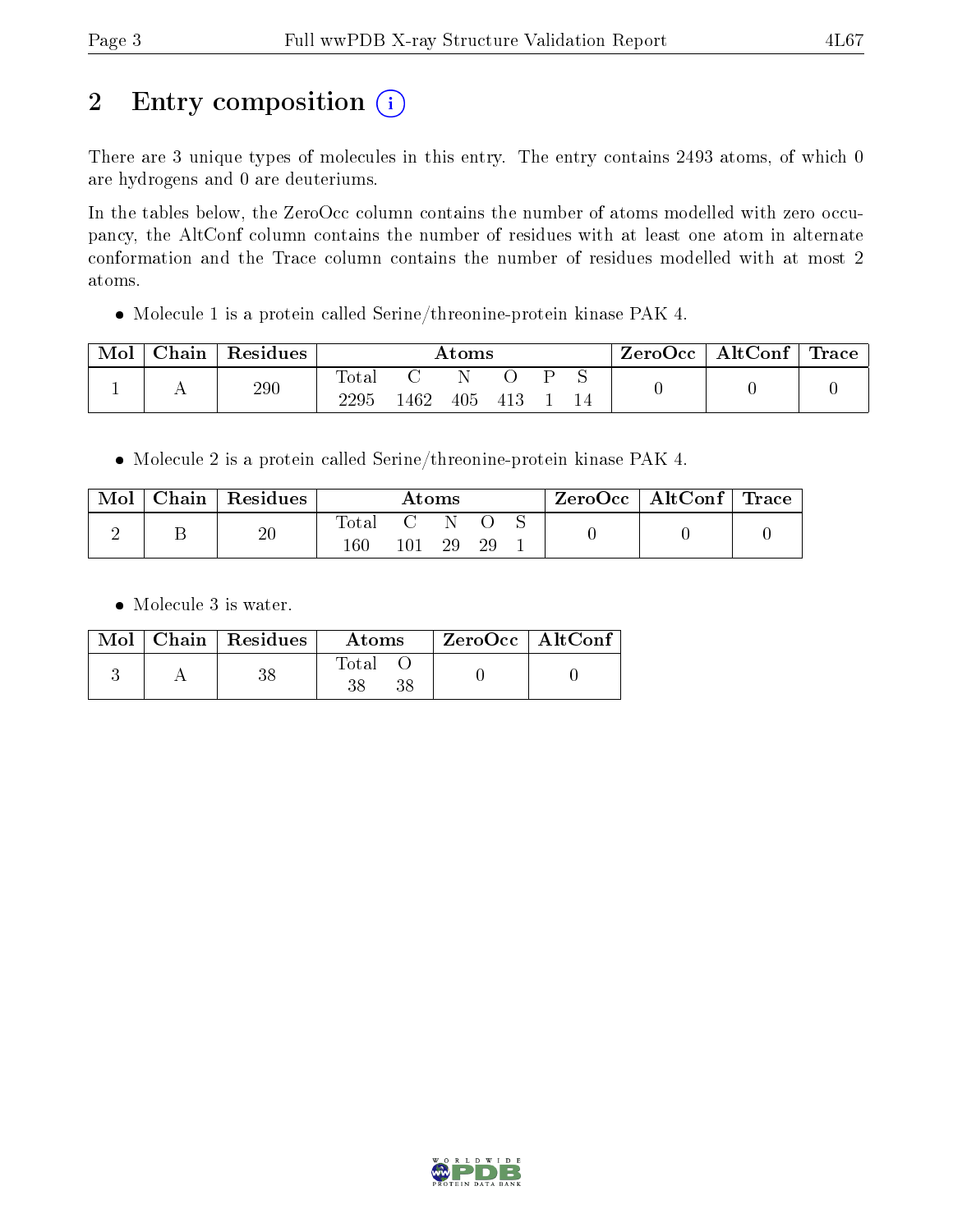# 3 Residue-property plots  $(i)$

These plots are drawn for all protein, RNA and DNA chains in the entry. The first graphic for a chain summarises the proportions of the various outlier classes displayed in the second graphic. The second graphic shows the sequence view annotated by issues in geometry and electron density. Residues are color-coded according to the number of geometric quality criteria for which they contain at least one outlier: green  $= 0$ , yellow  $= 1$ , orange  $= 2$  and red  $= 3$  or more. A red dot above a residue indicates a poor fit to the electron density (RSRZ  $> 2$ ). Stretches of 2 or more consecutive residues without any outlier are shown as a green connector. Residues present in the sample, but not in the model, are shown in grey.

• Molecule 1: Serine/threonine-protein kinase PAK 4



• Molecule 2: Serine/threonine-protein kinase PAK 4



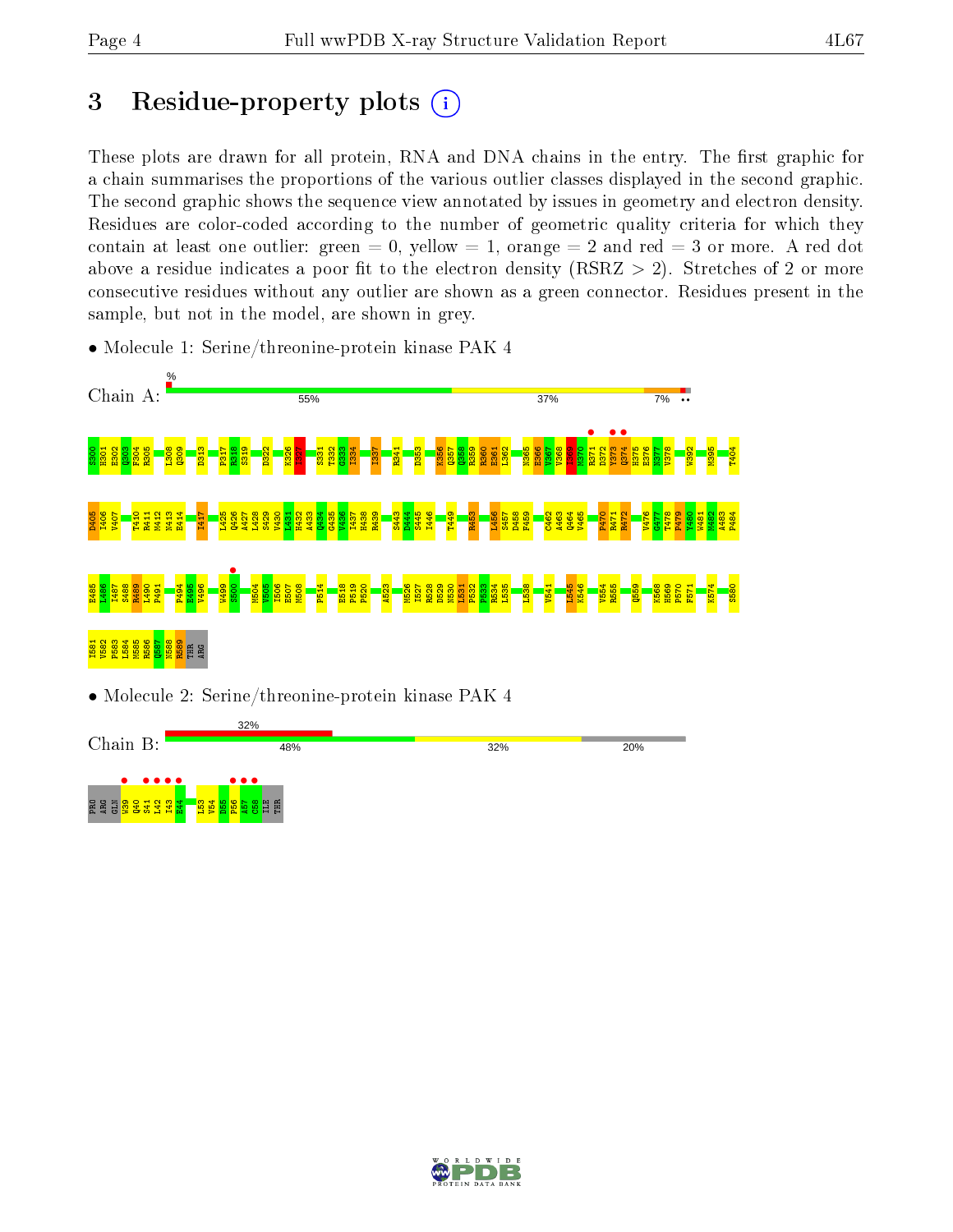# 4 Data and refinement statistics  $(i)$

| Property                                                         | Value                                            | Source     |
|------------------------------------------------------------------|--------------------------------------------------|------------|
| Space group                                                      | P 41 21 2                                        | Depositor  |
| Cell constants                                                   | 65.17Å 184.57Å<br>$65.17 \mathrm{\AA}$           | Depositor  |
| a, b, c, $\alpha$ , $\beta$ , $\gamma$                           | $90.00^{\circ}$ $90.00^{\circ}$<br>$90.00^\circ$ |            |
| Resolution $(A)$                                                 | $61.46 - 2.80$                                   | Depositor  |
|                                                                  | $22.87 - 2.80$                                   | <b>EDS</b> |
| % Data completeness                                              | $99.2(61.46-2.80)$                               | Depositor  |
| (in resolution range)                                            | $99.5(22.87-2.80)$                               | <b>EDS</b> |
| $R_{merge}$                                                      | (Not available)                                  | Depositor  |
| $\mathrm{R}_{sym}$                                               | 0.08                                             | Depositor  |
| $\langle I/\sigma(I) \rangle^{-1}$                               | 5.36 (at $2.80\text{\AA}$ )                      | Xtriage    |
| Refinement program                                               | <b>REFMAC 5.6.0117</b>                           | Depositor  |
|                                                                  | 0.228,<br>0.333                                  | Depositor  |
| $R, R_{free}$                                                    | $0.229$ ,<br>0.340                               | DCC        |
| $\mathcal{R}_{free}$ test set                                    | $\overline{498}$ reflections $(4.80\%)$          | wwPDB-VP   |
| Wilson B-factor $(A^2)$                                          | 71.8                                             | Xtriage    |
| Anisotropy                                                       | 0.066                                            | Xtriage    |
| Bulk solvent $k_{sol}(\text{e}/\text{A}^3), B_{sol}(\text{A}^2)$ | 0.30, 40.5                                       | <b>EDS</b> |
| L-test for twinning <sup>2</sup>                                 | $< L >$ = 0.47, $< L2 >$ = 0.30                  | Xtriage    |
| Estimated twinning fraction                                      | No twinning to report.                           | Xtriage    |
| $F_o, F_c$ correlation                                           | 0.94                                             | <b>EDS</b> |
| Total number of atoms                                            | 2493                                             | wwPDB-VP   |
| Average B, all atoms $(A^2)$                                     | 72.0                                             | wwPDB-VP   |

Xtriage's analysis on translational NCS is as follows: The largest off-origin peak in the Patterson function is  $7.31\%$  of the height of the origin peak. No significant pseudotranslation is detected.

<sup>&</sup>lt;sup>2</sup>Theoretical values of  $\langle |L| \rangle$ ,  $\langle L^2 \rangle$  for acentric reflections are 0.5, 0.333 respectively for untwinned datasets, and 0.375, 0.2 for perfectly twinned datasets.



<span id="page-4-1"></span><span id="page-4-0"></span><sup>1</sup> Intensities estimated from amplitudes.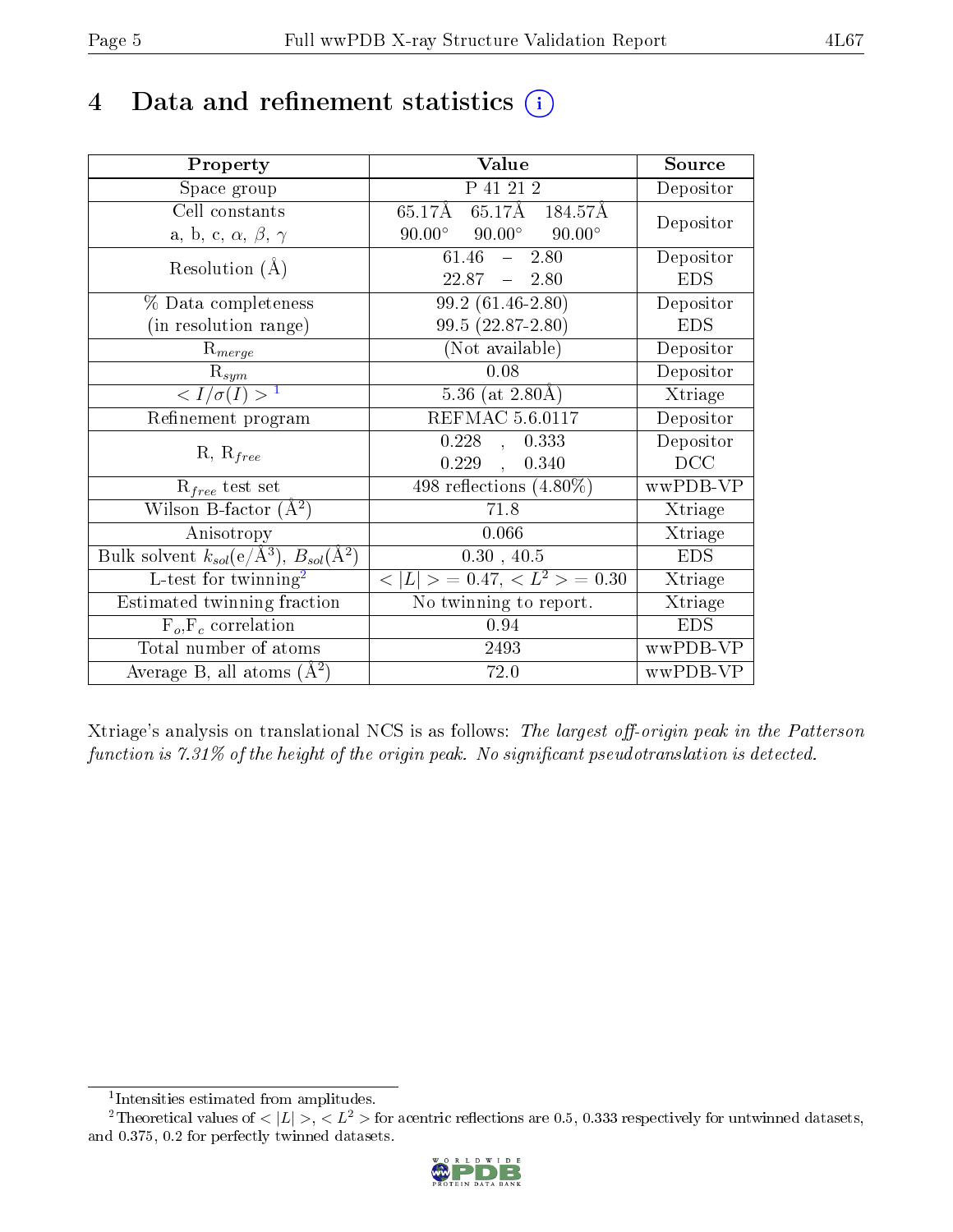# 5 Model quality  $(i)$

## 5.1 Standard geometry  $(i)$

Bond lengths and bond angles in the following residue types are not validated in this section: SEP

The Z score for a bond length (or angle) is the number of standard deviations the observed value is removed from the expected value. A bond length (or angle) with  $|Z| > 5$  is considered an outlier worth inspection. RMSZ is the root-mean-square of all Z scores of the bond lengths (or angles).

| Mol | Chain |             | <b>Bond lengths</b> | Bond angles |           |  |
|-----|-------|-------------|---------------------|-------------|-----------|--|
|     |       | <b>RMSZ</b> | $\# Z  > 5$         | RMSZ        | # $ Z >5$ |  |
|     |       | 0.76        | $3/2332(0.1\%)$     | 0.85        | 0/3157    |  |
| 2   | В     | 0.74        | 0/164               | 0.97        | 0/223     |  |
| AĦ  | Αll   | 0.76        | $3/2496$ $(0.1\%)$  | 0.86        | 0/3380    |  |

Chiral center outliers are detected by calculating the chiral volume of a chiral center and verifying if the center is modelled as a planar moiety or with the opposite hand.A planarity outlier is detected by checking planarity of atoms in a peptide group, atoms in a mainchain group or atoms of a sidechain that are expected to be planar.

|  | $\mid$ Mol $\mid$ Chain $\mid$ #Chirality outliers $\mid$ #Planarity outliers $\mid$ |
|--|--------------------------------------------------------------------------------------|
|  |                                                                                      |

| Mol | Chain   Res   Type $\frac{1}{2}$ |     |     | $\boldsymbol{\mathrm{Atoms}}$ |       | $\sim$ Observed(A) <sup>+</sup> | $ $ Ideal( $A$ ) |
|-----|----------------------------------|-----|-----|-------------------------------|-------|---------------------------------|------------------|
|     |                                  | 392 | TRP | $CD2-CE2$                     | 6.26  | .48                             |                  |
|     |                                  |     | TRP | $CD2-CE2$   5.96              |       | .48                             | l 41             |
|     |                                  | 499 | TRP | $CD2-CE2$                     | -5.15 |                                 |                  |

All (3) bond length outliers are listed below:

There are no bond angle outliers.

There are no chirality outliers.

All (1) planarity outliers are listed below:

|  |     | $\lceil\,\mathrm{Mol}\, \rceil$ Chain $\mid\mathrm{Res}\mid\mathrm{Type}\mid\mathrm{Group}\mid$ |
|--|-----|-------------------------------------------------------------------------------------------------|
|  | 331 | SER   Peptide                                                                                   |

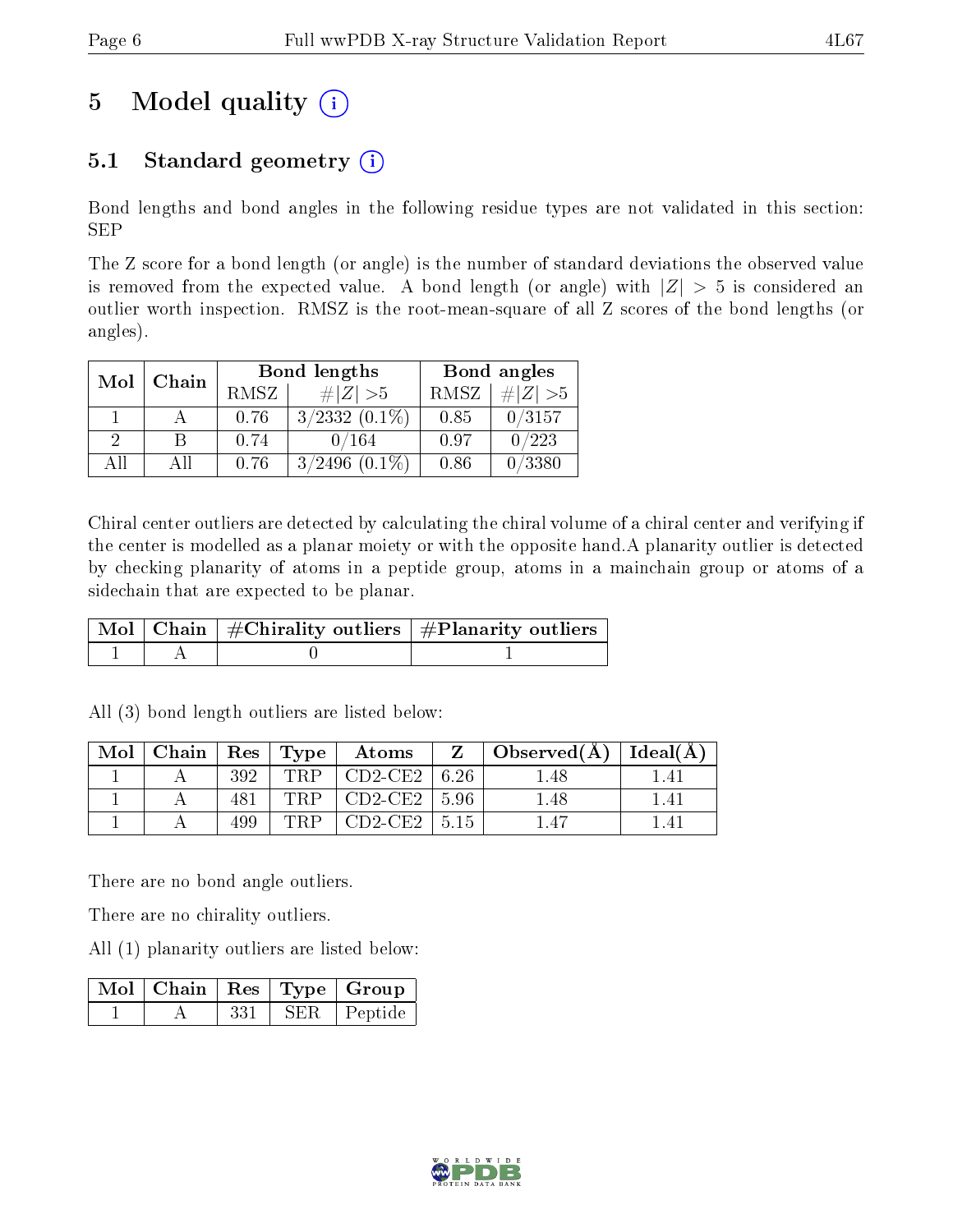### 5.2 Too-close contacts  $(i)$

In the following table, the Non-H and H(model) columns list the number of non-hydrogen atoms and hydrogen atoms in the chain respectively. The H(added) column lists the number of hydrogen atoms added and optimized by MolProbity. The Clashes column lists the number of clashes within the asymmetric unit, whereas Symm-Clashes lists symmetry related clashes.

| Mol |      | Chain   Non-H   H(model)   H(added) |      |     | Clashes   Symm-Clashes |
|-----|------|-------------------------------------|------|-----|------------------------|
|     | 2295 |                                     | 2351 | 155 |                        |
|     | 160  |                                     | L60  |     |                        |
|     | 38   |                                     |      |     |                        |
|     | 2493 |                                     | 2511 |     |                        |

The all-atom clashscore is defined as the number of clashes found per 1000 atoms (including hydrogen atoms). The all-atom clashscore for this structure is 32.

All (157) close contacts within the same asymmetric unit are listed below, sorted by their clash magnitude.

| Atom-1              | Atom-2             | Interatomic    | Clash             |
|---------------------|--------------------|----------------|-------------------|
|                     |                    | distance $(A)$ | overlap $(A)$     |
| 1:A:432:HIS:ND1     | 1:A:494:PRO:HB3    | 1.49           | 1.27              |
| 1:A:373:TYR:HB3     | 1: A:375: HIS:N    | 1.49           | $\overline{1.26}$ |
| 1:A:373:TYR:N       | 1:A:374:GLN:CA     | 2.05           | $1.16\,$          |
| 1:A:373:TYR:N       | 1: A:374: GLN: HA  | 1.20           | 1.07              |
| 1:A:373:TYR:HB3     | 1: A:374: GLN: C   | 1.81           | 0.99              |
| 1:A:372:ASP:C       | 1: A:374: GLN: HA  | 1.84           | 0.98              |
| 1:A:373:TYR:CB      | 1: A:375: HIS:N    | 2.27           | 0.96              |
| 1: A:373: TYR: CD2  | 1: A:373:TYR:C     | 2.40           | 0.95              |
| 1:A:373:TYR:H       | 1: A:375: HIS:H    | 1.19           | $0.91\,$          |
| 1: A:373: TYR:H     | 1: A:374: GLN: HA  | 1.16           | 0.91              |
| 1: A:373: TYR: HD2  | 1: A:373:TYR:C     | 1.74           | 0.90              |
| 1: A: 485: GLU: C   | 1:A:488:SER:OG     | 2.10           | 0.90              |
| 1:A:453:ARG:HH11    | 1: A:453:ARG:HG3   | 1.37           | 0.89              |
| 1: A:437: ILE: HG22 | 1: A:439: ARG:HG3  | 1.53           | 0.88              |
| 1:A:432:HIS:ND1     | 1:A:494:PRO:CB     | 2.37           | 0.87              |
| 1: A:435: GLY:O     | 1: A:465: VAL:HG22 | 1.75           | 0.87              |
| 1: A:531:LEU:HD23   | 1: A: 531: LEU:H   | 1.42           | 0.85              |
| 1: A: 313: ASP: HB3 | 3:A:723:HOH:O      | 1.75           | 0.84              |
| 1: A:373: TYR: CD2  | 1: A:373: TYR:O    | 2.30           | 0.84              |
| 1:A:373:TYR:H       | 1: A:375: HIS:N    | 1.75           | 0.84              |
| 1:A:437:ILE:CG2     | 1:A:439:ARG:HG3    | 2.08           | 0.83              |
| 1:A:453:ARG:HH11    | 1: A: 453: ARG: CG | 1.94           | 0.80              |
| 1:A:373:TYR:HB2     | 1:A:375:HIS:HB2    | 1.64           | 0.80              |
| 1:A:372:ASP:OD1     | 1: A:373: TYR: HA  | 1.83           | 0.79              |

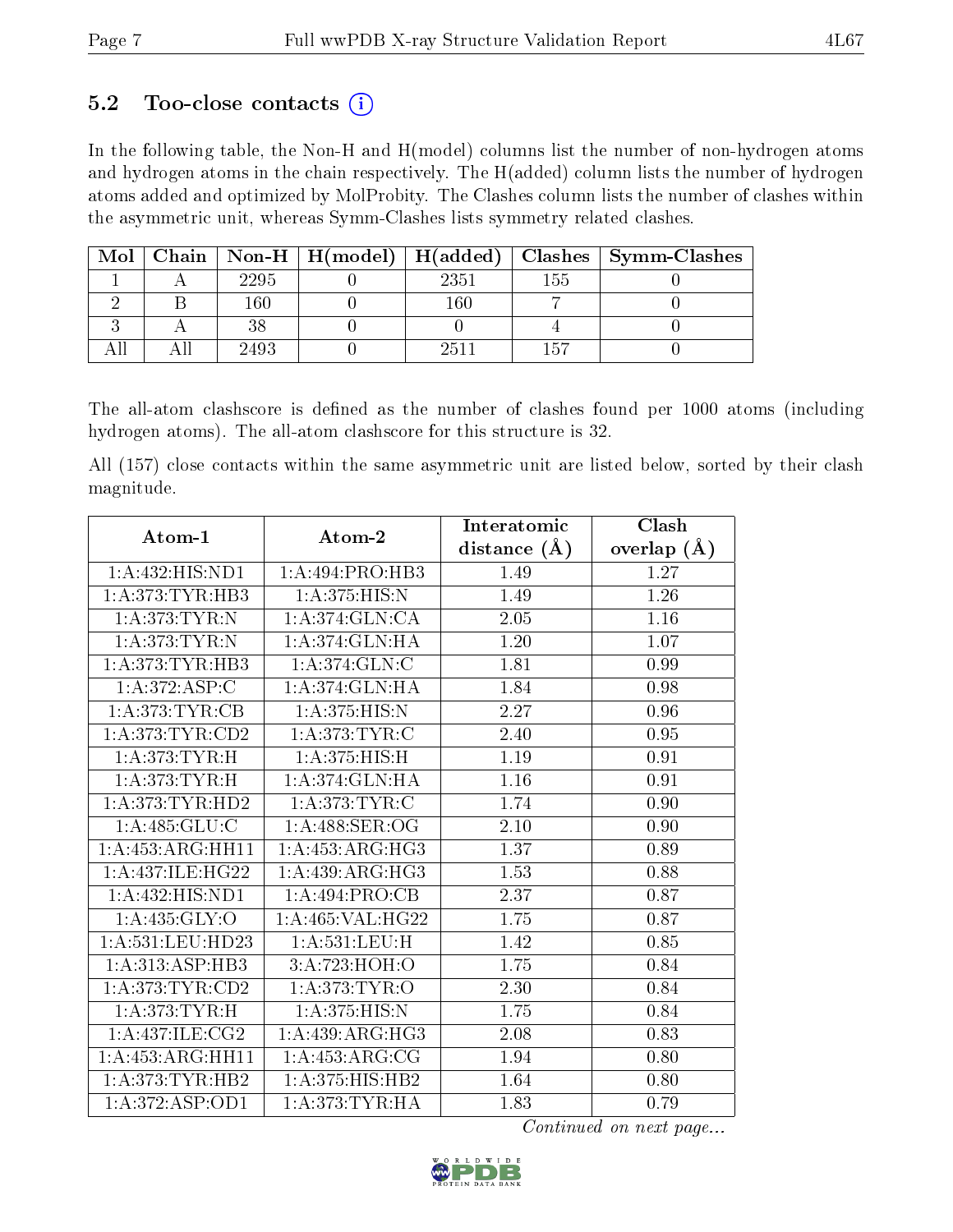| Communa from previous page |                                            | Interatomic      | Clash           |
|----------------------------|--------------------------------------------|------------------|-----------------|
| Atom-1                     | Atom-2                                     | distance $(\AA)$ | overlap $(\AA)$ |
| 1:A:372:ASP:OD1            | 1: A:373: TYR: CA                          | 2.30             | 0.79            |
| 1:A:368:VAL:HA             | 3:A:713:HOH:O                              | 1.85             | 0.76            |
| 1:A:485:GLU:CA             | 1: A:488: SER:OG                           | 2.33             | 0.76            |
| 1: A:485: GLU:O            | 1: A:488: SER:OG                           | 2.02             | 0.75            |
| 1:A.484:PRO:O              | 1: A:488: SER:OG                           | 2.03             | 0.73            |
| 1:A:471:ARG:HD2            | 1: A:491: PRO:O                            | 1.89             | 0.73            |
| 1:A:485:GLU:HA             | $1: A:488:\overline{\text{SER:}}\text{OG}$ | 1.89             | 0.72            |
| 1:A:373:TYR:HB3            | 1:A:375:HIS:CA                             | 2.19             | 0.72            |
| 1: A:361: GLU: H           | 1: A:361: GLU:CD                           | 1.93             | 0.71            |
| 1:A:581:ILE:HG23           | 1: A: 584: LEU: HD12                       | 1.72             | 0.71            |
| 1:A:405:ASP:OD2            | 1:A:405:ASP:C                              | 2.29             | 0.69            |
| 1: A: 353: ASP: HB3        | 1: A: 356: LYS: HG3                        | 1.74             | 0.69            |
| $1:A:476:VAL$ : HA         | 2:B:54:VAL:HG22                            | 1.76             | 0.68            |
| 1: A: 530: ASN: O          | 1:A:555:ARG:HD2                            | 1.93             | 0.67            |
| 1:A:428:LEU:O              | 1:A:432:HIS:CD2                            | 2.48             | 0.67            |
| 1:A:439:ARG:NH2            | 1:A:463:ALA:HB2                            | 2.09             | 0.67            |
| 1: A:526: MET:O            | 1: A:530: ASN: HB2                         | 1.94             | 0.66            |
| 1: A:304:PHE:CE2           | 1: A:360:ARG:HG3                           | 2.31             | 0.66            |
| 1:A:428:LEU:HB3            | 1:A:432:HIS:NE2                            | $2.10\,$         | 0.66            |
| 1: A:428: LEU:HB3          | 1: A: 432: HIS: HE2                        | 1.62             | 0.65            |
| 1:A:372:ASP:OD1            | 1: A:373: TYR:N                            | 2.30             | 0.65            |
| 1:A:428:LEU:O              | 1:A:432:HIS:HD2                            | 1.80             | 0.65            |
| 1: A:373: TYR: HD2         | 1: A:373: TYR:O                            | 1.75             | 0.63            |
| 1:A:362:LEU:HD22           | 3:A:727:HOH:O                              | 1.98             | 0.63            |
| 2: B:40: GLN:N             | 2:B:41:SER:HB3                             | 2.13             | 0.63            |
| 1: A: 531: LEU: H          | 1: A: 531: LEU: CD2                        | 2.03             | 0.63            |
| 1:A:373:TYR:N              | 1: A:375: HIS:H                            | 1.94             | 0.62            |
| 1:A:373:TYR:H              | 1:A:374:GLN:CA                             | 1.91             | 0.62            |
| 1: A: 453: ARG: HG3        | 1: A: 453: ARG: NH1                        | 2.12             | 0.61            |
| 1: A:373: TYR: CB          | 1:A:374:GLN:C                              | 2.65             | 0.61            |
| 1: A:373: TYR:N            | 1:A:375:HIS:N                              | 2.48             | 0.61            |
| 1:A:428:LEU:HB3            | 1: A: 432: HIS: CD2                        | 2.35             | 0.60            |
| 1: A:414: GLU: HA          | 1: A:417: ILE: HG13                        | 1.83             | 0.60            |
| 1:A:356:LYS:C              | 1: A: 357: GLN: HG2                        | 2.23             | 0.58            |
| 1: A:372: ASP:CG           | 1: A:373: TYR: HA                          | 2.24             | 0.58            |
| 1: A:457: SER:OG           | 1: A:458: ASP: N                           | 2.35             | 0.58            |
| 1:A:580:SER:O              | 1: A: 583: PRO: HD2                        | 2.03             | 0.58            |
| 1: A:581: ILE: CG2         | 1:A:584:LEU:HD12                           | 2.34             | 0.57            |
| 1: A:326: LYS:C            | 1: A:327: ILE: CG2                         | 2.74             | 0.56            |
| 1:A:356:LYS:O              | 1: A: 357: GLN: HG2                        | 2.06             | 0.55            |
| 2:B:39:TRP:O               | 2: B:40: GLN: HG3                          | 2.06             | 0.55            |

Continued from previous page.

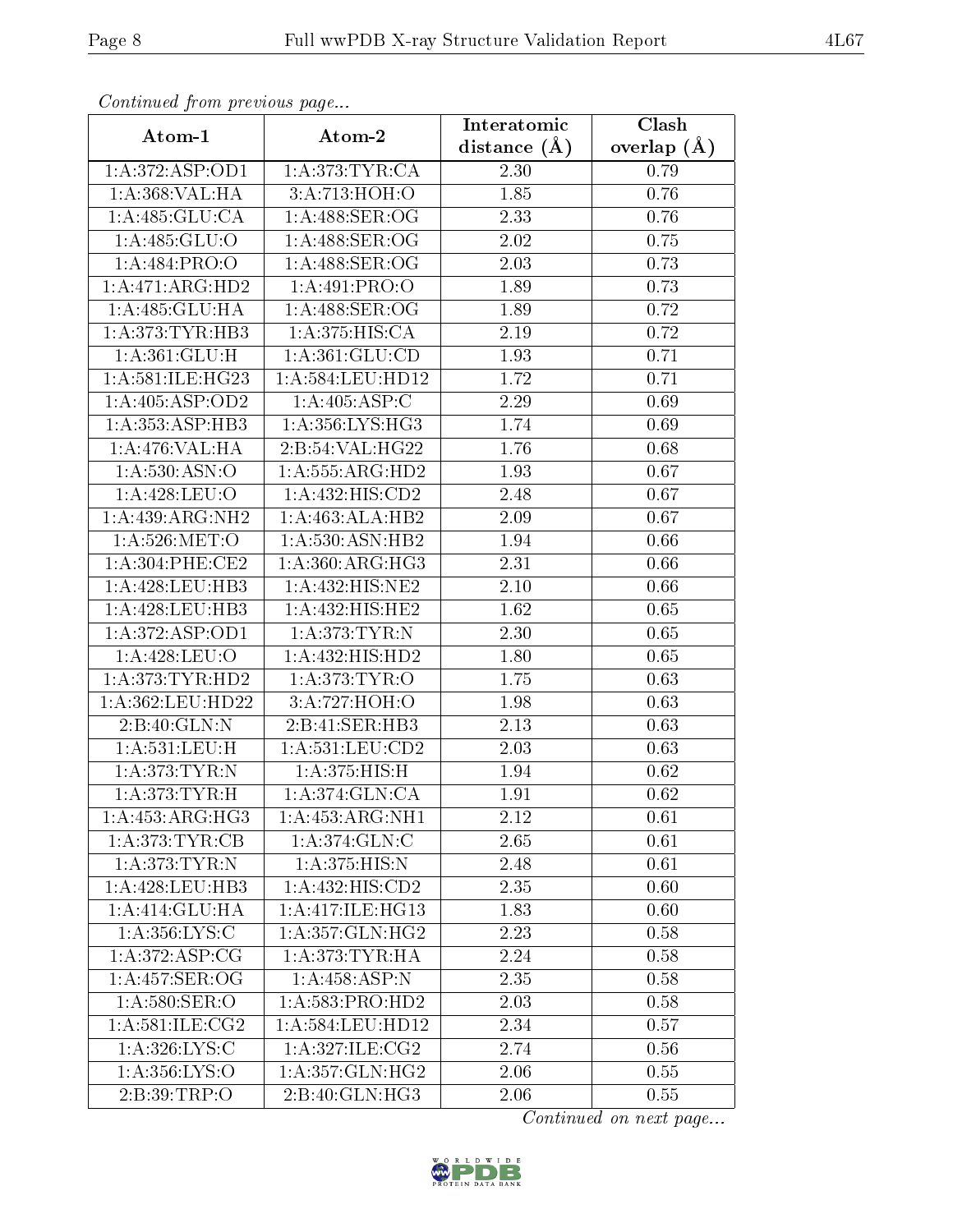| Commaca from previous page  |                      | Interatomic       | Clash         |  |
|-----------------------------|----------------------|-------------------|---------------|--|
| Atom-1                      | Atom-2               | distance $(A)$    | overlap $(A)$ |  |
| 1:A:439:ARG:HH21            | 1:A:463:ALA:HB2      | 1.70              | 0.55          |  |
| 1: A:404:THR:OG1            | 1: A:443: SER:OG     | $\overline{2.16}$ | 0.54          |  |
| 1: A:326: LYS: HG2          | 2:B:43:ILE:CD1       | 2.36              | 0.54          |  |
| 1: A:437: ILE: CG2          | 1:A:439:ARG:CG       | 2.82              | 0.54          |  |
| 1: A: 326: LYS: O           | 1:A:327:ILE:HG22     | 2.08              | 0.54          |  |
| 1: A:506: ILE: HG12         | 1:A:535:LEU:HD13     | 1.91              | 0.53          |  |
| 1: A:369: ILE:N             | 1:A:369:ILE:HD13     | 2.23              | 0.53          |  |
| $1:A:301:HIS:H\overline{A}$ | 1:A:360:ARG:NH2      | 2.24              | 0.52          |  |
| 1:A:488:SER:O               | 1:A:489:ARG:HB2      | 2.09              | 0.52          |  |
| 1:A:327:ILE:HD13            | 1: A: 337: ILE: HD12 | 1.91              | 0.52          |  |
| $1:A:317:\overline{PRO:C}$  | 1:A:319:SER:H        | 2.12              | 0.51          |  |
| 1: A: 582: VAL: O           | 1:A:588:ASN:ND2      | 2.43              | 0.51          |  |
| 1:A:456:LEU:HD23            | 1:A:457:SER:H        | 1.75              | 0.51          |  |
| 1: A: 437: ILE: HG21        | 1:A:439:ARG:HG3      | 1.90              | 0.51          |  |
| 1: A:514: PRO:HB2           | 3:A:735:HOH:O        | 2.11              | 0.50          |  |
| 1: A:359: ARG: HG2          | 1:A:361:GLU:OE2      | 2.12              | 0.50          |  |
| 1: A: 365: ASN:O            | 1:A:366:GLU:C        | $\overline{2}.50$ | 0.50          |  |
| 1: A:453:ARG:CB             | 1:A:453:ARG:HH11     | 2.24              | 0.50          |  |
| 1: A:373: TYR:H             | 1:A:374:GLN:C        | 2.13              | 0.49          |  |
| 1:A:437:ILE:HG21            | 1:A:439:ARG:CG       | 2.42              | 0.49          |  |
| 1:A:488:SER:HA              | 1:A:528:ARG:HD2      | 1.93              | 0.49          |  |
| 1: A:438: HIS:O             | 1:A:439:ARG:HB2      | 2.12              | 0.49          |  |
| 1:A:414:GLU:HA              | 1: A:417: ILE: CG1   | 2.42              | 0.49          |  |
| 1:A:483:ALA:HB3             | 1:A:496:VAL:HG12     | 1.95              | 0.49          |  |
| 1: A:373: TYR: CB           | 1:A:375:HIS:HB2      | 2.39              | 0.49          |  |
| 1:A:531:LEU:HD23            | 1:A:531:LEU:N        | 2.18              | 0.49          |  |
| 1:A:317:PRO:C               | 1: A:319: SER: N     | 2.66              | 0.49          |  |
| 1: A:488: SER:O             | 1:A:489:ARG:O        | 2.30              | 0.49          |  |
| 1:A:528:ARG:O               | 1:A:555:ARG:NH2      | 2.46              | 0.48          |  |
| 1: A:326: LYS:C             | 1:A:327:ILE:HG22     | 2.33              | 0.48          |  |
| 1: A:504: MET:O             | 1:A:507:GLU:HB2      | 2.12              | 0.48          |  |
| 1:A:412:MET:HE1             | 1: A:508:MET:HG2     | 1.95              | 0.48          |  |
| 1:A:523:ALA:O               | 1: A:527: ILE: HG13  | 2.13              | 0.48          |  |
| 1: A: 412: MET: CE          | 1: A:508:MET:HG2     | 2.43              | 0.48          |  |
| 1: A:410:THR:O              | 1:A:411:ARG:NH1      | 2.47              | 0.48          |  |
| $1:A:\overline{471:ARG:O}$  | 1:A:472:ARG:HD2      | 2.14              | 0.48          |  |
| 1: A:571:PHE:O              | 1: A:574:LYS:HG3     | 2.14              | 0.48          |  |
| 1:A:308:LEU:O               | 1: A:309: GLN:C      | 2.52              | 0.47          |  |
| 1: A:406: ILE:O             | 1: A:410:THR:HG22    | 2.13              | 0.47          |  |
| 1:A:453:ARG:NH1             | 1:A:453:ARG:CG       | 2.65              | 0.47          |  |
| 1:A:327:ILE:CD1             | 1:A:337:ILE:HD12     | 2.44              | 0.47          |  |

Continued from previous page.

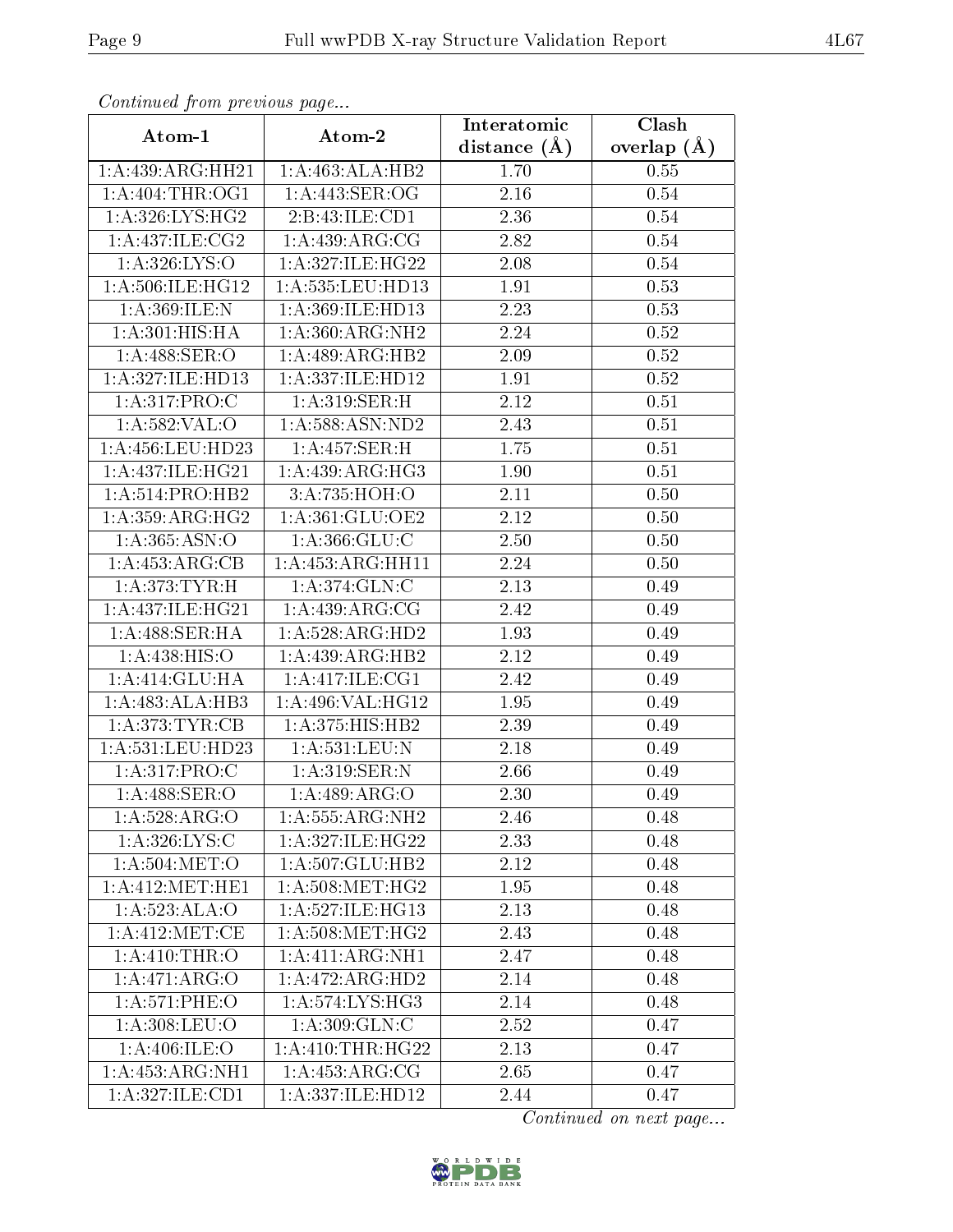| Commaca jibin previous page |                              | Interatomic    | $\overline{\text{Clash}}$ |
|-----------------------------|------------------------------|----------------|---------------------------|
| Atom-1                      | Atom-2                       | distance $(A)$ | overlap $(A)$             |
| 1:A:327:ILE:CD1             | 1:A:337:ILE:CD1              | 2.93           | 0.47                      |
| 1: A:588:ASN:N              | 1:A:589:ARG:HA               | 2.29           | 0.47                      |
| 1: A:437: ILE: O            | 1: A:462: CYS:HB2            | 2.14           | 0.47                      |
| 1:A:406:ILE:HD13            | 1:A:584:LEU:HB3              | 1.97           | 0.46                      |
| 1:A:483:ALA:O               | 1: A:487: ILE: HD12          | 2.16           | 0.46                      |
| 1: A: 532: PRO: HG3         | 1: A: 555: ARG: HG3          | 1.97           | 0.46                      |
| 1:A:538:LEU:HD13            | 1:A:546:LYS:HD3              | 1.98           | 0.46                      |
| $1:A:411:ARG:H\overline{A}$ | 1:A:411:ARG:HD3              | 1.76           | 0.46                      |
| 1: A: 456: LEU: CD2         | 1:A:457:SER:H                | 2.29           | 0.46                      |
| 1: A:327: ILE: CG1          | 1: A:327: ILE: O             | 2.60           | 0.45                      |
| 1:A:369:ILE:HD11            | 1: A:462: CYS:SG             | 2.56           | 0.45                      |
| 1:A:378:VAL:HG13            | 1:A:459:PHE:CZ               | 2.51           | 0.45                      |
| 1:A:588:ASN:H               | 1: A:589: ARG: HA            | 1.81           | 0.45                      |
| 1: A:326: LYS: HG2          | 2:B:43:ILE:HD11              | 1.98           | 0.45                      |
| 1:A:334:ILE:HG12            | 1: A:334: ILE:H              | 1.37           | 0.45                      |
| 1: A:428: LEU: C            | $1:A:432:\overline{HIS:HD2}$ | 2.20           | 0.45                      |
| 1:A:414:GLU:CD              | 1:A:545:LEU:HD23             | 2.37           | 0.44                      |
| 1:A:365:ASN:O               | 1:A:368:VAL:HB               | 2.17           | 0.44                      |
| $1: A:449:\overline{THR:O}$ | 1: A:585: MET:HE1            | 2.17           | 0.44                      |
| $1:$ A:518:GLU:O            | 1: A:519: PRO:C              | 2.55           | 0.44                      |
| 1: A:326: LYS: HE2          | 2:B:43:ILE:HD13              | 1.99           | 0.44                      |
| 1:A:429:SER:OG              | 1:A:430:VAL:N                | 2.49           | 0.44                      |
| 1:A:326:LYS:HG2             | 2:B:43:ILE:HD13              | 1.99           | 0.43                      |
| 1:A:465:VAL:HG11            | 1: A:470: PRO:O              | 2.19           | 0.43                      |
| 1: A:373: TYR: CB           | 1:A:375:HIS:H                | 2.24           | 0.43                      |
| 1:A:437:ILE:HG22            | 1: A:438:HIS:N               | 2.33           | 0.43                      |
| 1: A:519: PRO:HA            | 1: A:520: PRO:HD2            | 1.85           | 0.43                      |
| 1:A:407:VAL:HG22            | 1: A:508: MET:HA             | 2.00           | 0.43                      |
| 1: A:478:THR:O              | 1:A:479:PRO:C                | 2.57           | 0.43                      |
| 1:A:485:GLU:O               | 1:A:489:ARG:N                | 2.52           | 0.43                      |
| 1: A:405: ASP:O             | 1:A:405:ASP:OD2              | 2.37           | 0.43                      |
| 1: A:375: HIS: ND1          | 1:A:376:GLU:N                | 2.66           | 0.42                      |
| 1: A: 582: VAL: HA          | 1: A:585: MET:CE             | 2.49           | 0.42                      |
| 1:A:445:SER:C               | 1:A:446:ILE:HD13             | 2.39           | 0.42                      |
| $1:$ A $:$ 373: TYR:N       | 1: A:374: GLN: C             | 2.68           | 0.42                      |
| 1:A:369:ILE:N               | 1: A:369: ILE: CD1           | 2.81           | 0.42                      |
| 1:A:413:ASN:O               | 1:A:417:ILE:HG12             | 2.20           | 0.42                      |
| 1:A:407:VAL:HG11            | 1:A:507:GLU:HB3              | 2.00           | 0.42                      |
| 1:A:518:GLU:HB2             | 1:A:523:ALA:HB2              | 2.02           | 0.41                      |
| 1:A:326:LYS:HD2             | 1:A:334:ILE:HG21             | 2.03           | 0.41                      |
| 1:A:554:VAL:HG11            | 1:A:559:GLN:HB2              | 2.02           | 0.41                      |

Continued from previous page.

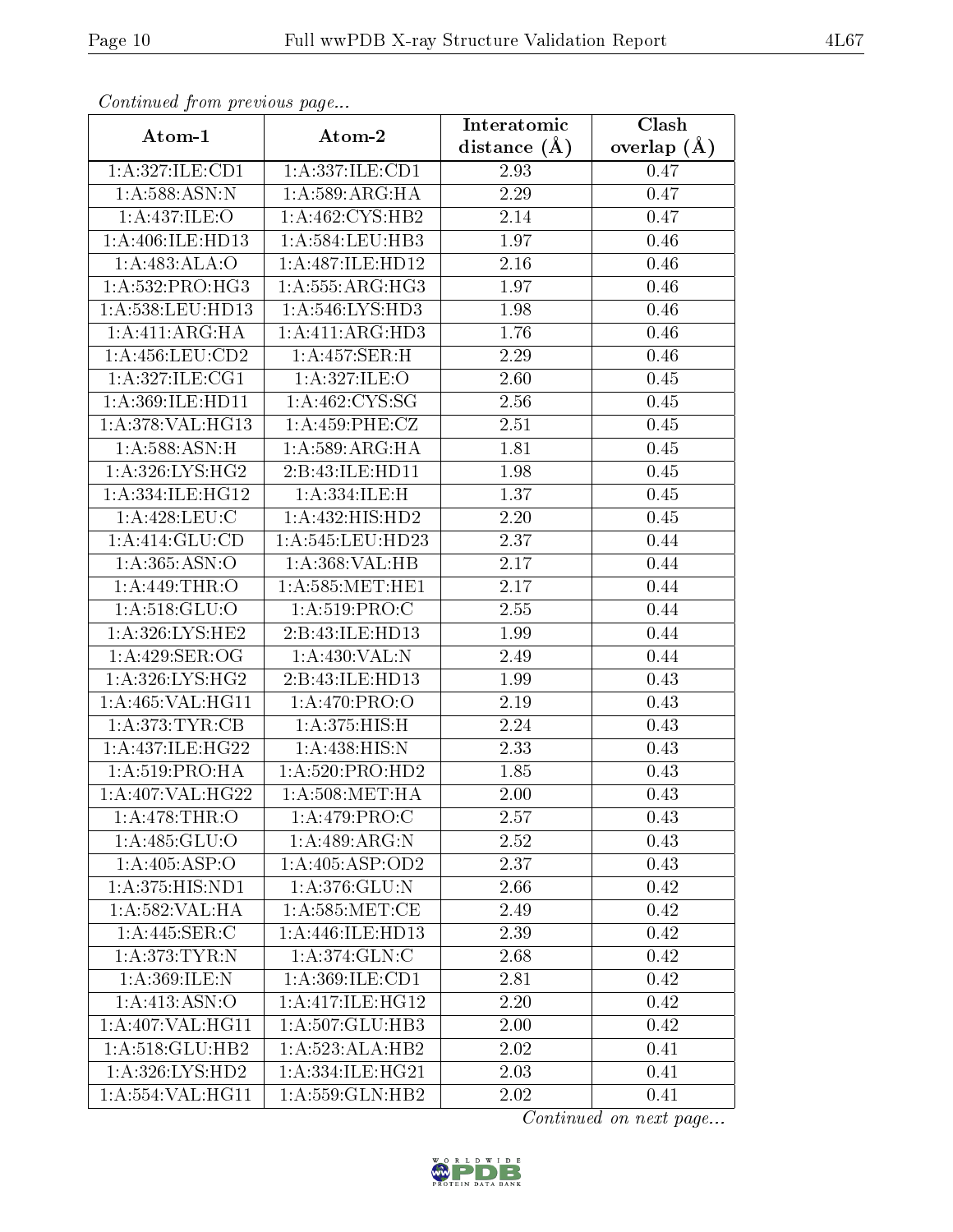| Atom-1              | Atom-2             | Interatomic<br>distance $(A)$ | Clash<br>overlap $(A)$ |
|---------------------|--------------------|-------------------------------|------------------------|
| 1: A:582:VAL:HA     | 1: A:585: MET:HE3  | 2.02                          | 0.41                   |
| 1: A:472:ARG:HE     | 1:A:472:ARG:HB3    | 1.55                          | 0.41                   |
| 1: A:425: LEU: C    | 1:A:427:ALA:N      | 2.72                          | 0.41                   |
| 1: A:430: VAL:O     | 1:A:433:ALA:HB3    | 2.20                          | 0.41                   |
| 1: A: 456: LEU: CD2 | 1:A:457:SER:N      | 2.84                          | 0.41                   |
| 1:A:439:ARG:NH1     | 1: A:476: VAL:HG21 | 2.35                          | 0.41                   |
| 1:A:432:HIS:CE1     | 1:A:494:PRO:HB3    | 2.42                          | 0.41                   |
| 1: A:568: LYS: HB2  | 1: A:568:LYS:HE3   | 1.60                          | 0.41                   |
| 1: A:569:HIS:CG     | 1: A:570: PRO:HD2  | 2.56                          | 0.40                   |
| 1:A:472:ARG:O       | 1:A:491:PRO:HA     | 2.21                          | 0.40                   |

Continued from previous page...

There are no symmetry-related clashes.

### 5.3 Torsion angles (i)

#### 5.3.1 Protein backbone (i)

In the following table, the Percentiles column shows the percent Ramachandran outliers of the chain as a percentile score with respect to all X-ray entries followed by that with respect to entries of similar resolution.

The Analysed column shows the number of residues for which the backbone conformation was analysed, and the total number of residues.

| Mol | Chain | Analysed        | Favoured    | <b>Allowed</b> | Outliers | Percentiles       |
|-----|-------|-----------------|-------------|----------------|----------|-------------------|
|     |       | 287/292(98%)    | $254(88\%)$ | $25(9\%)$      | 8 (3\%)  | $\sqrt{17}$<br> 5 |
|     | B     | 18/25(72%)      | 14 (78\%)   | 3(17%)         | $1(6\%)$ | 5<br>$\boxed{2}$  |
| All | All   | $305/317(96\%)$ | $268(88\%)$ | $28(9\%)$      | $9(3\%)$ | 15                |

All (9) Ramachandran outliers are listed below:

| Mol | Chain | Res | Type       |
|-----|-------|-----|------------|
| 2   | В     | 56  | <b>PRO</b> |
| 1   | А     | 366 | <b>GLU</b> |
| 1   | A     | 586 | ARG        |
| 1   | A     | 470 | <b>PRO</b> |
| 1   | А     | 489 | ARG        |
| 1   | А     | 369 | ILE        |
| 1   | А     | 426 | <b>GLN</b> |
|     |       | 479 | PRO        |

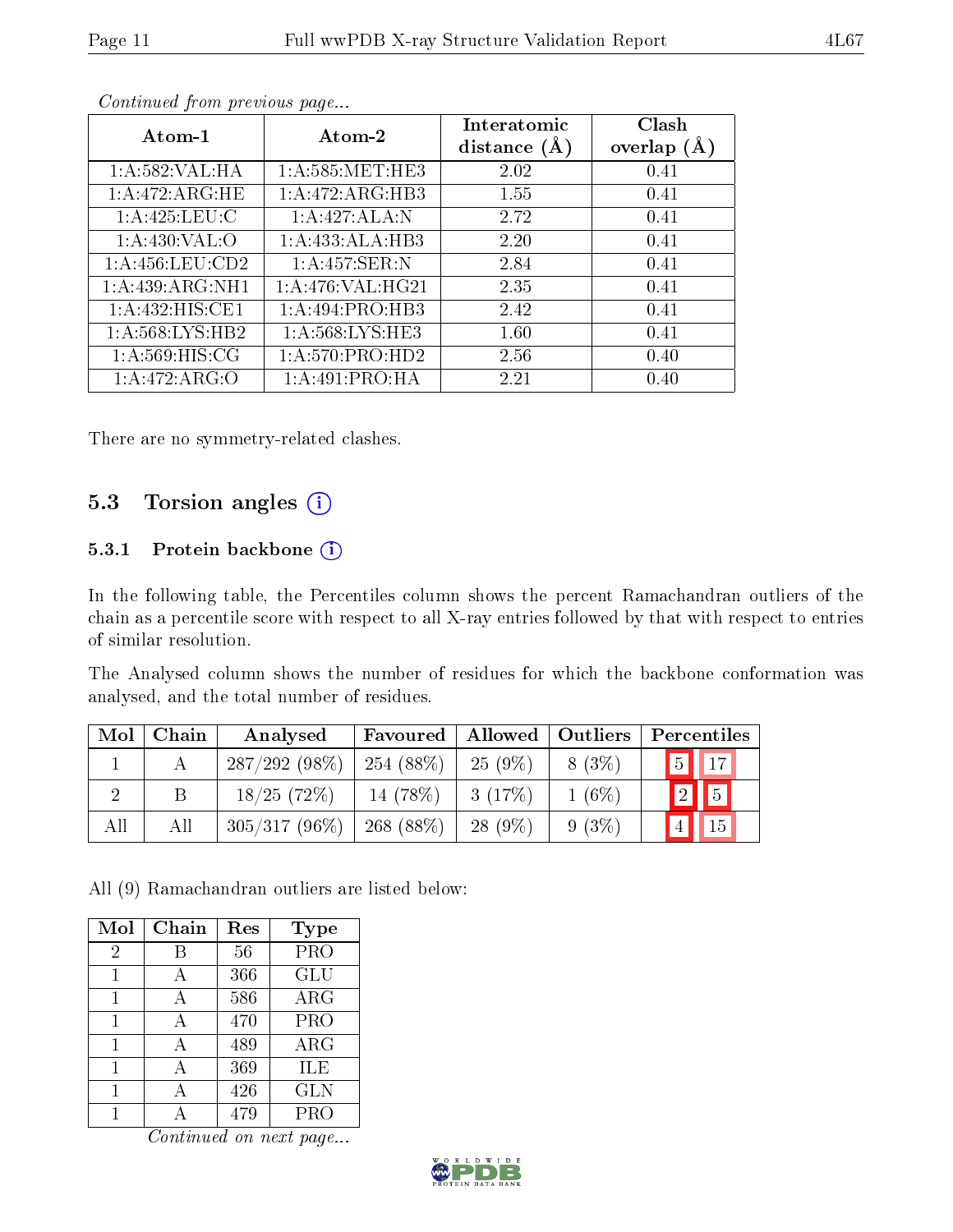Continued from previous page...

| Mol | Chain | $\perp$ Res | pе |
|-----|-------|-------------|----|
|     |       |             |    |

#### 5.3.2 Protein sidechains  $(i)$

In the following table, the Percentiles column shows the percent sidechain outliers of the chain as a percentile score with respect to all X-ray entries followed by that with respect to entries of similar resolution.

The Analysed column shows the number of residues for which the sidechain conformation was analysed, and the total number of residues.

| Mol | ${\bf Chain}$ | Analysed        | Rotameric   | Outliers   | Percentiles            |  |
|-----|---------------|-----------------|-------------|------------|------------------------|--|
|     |               | 252/254(99%)    | $223(88\%)$ | $29(12\%)$ | $\sqrt{5}$ $\sqrt{17}$ |  |
| റ   |               | $18/23$ (78\%)  | $16(89\%)$  | $2(11\%)$  | $\boxed{6}$            |  |
| All | All           | $270/277(98\%)$ | 239 (88\%)  | $31(12\%)$ | $5\vert$               |  |

All (31) residues with a non-rotameric sidechain are listed below:

| Mol            | Chain                               | Res              | Type                    |
|----------------|-------------------------------------|------------------|-------------------------|
| $\mathbf{1}$   | $\overline{A}$                      | 302              | $\widetilde{{\rm GLU}}$ |
| $\overline{1}$ | $\overline{A}$                      | 305              | $\rm{ARG}$              |
| $\overline{1}$ | $\frac{\overline{A}}{\overline{A}}$ | 322              | $\overline{\rm ASP}$    |
| $\mathbf{1}$   |                                     | 327              | <b>ILE</b>              |
| $\mathbf{1}$   | $\overline{A}$                      | 332              | THR                     |
| $\overline{1}$ | $\overline{A}$                      | 334              | <b>ILE</b>              |
| $\overline{1}$ | $\overline{A}$                      | 337              | ILE                     |
| $\overline{1}$ | $\frac{\overline{A}}{\overline{A}}$ | 341              | $\overline{\rm{ARG}}$   |
| $\mathbf{1}$   |                                     | 356              | <b>LYS</b>              |
| $\overline{1}$ | $\overline{A}$                      | 360              | $\overline{\rm ARG}$    |
| $\overline{1}$ | $\overline{A}$                      | 361              | $\overline{{\rm GLU}}$  |
| $\overline{1}$ | $\overline{A}$                      | 369              | ILE                     |
| $\overline{1}$ | $\frac{\overline{A}}{\overline{A}}$ | 371              | $\overline{\rm ARG}$    |
| $\overline{1}$ |                                     | 373              | <b>TYR</b>              |
| $\overline{1}$ |                                     | $\overline{3}74$ | $\overline{\text{GLN}}$ |
| $\overline{1}$ | $\frac{\overline{A}}{\overline{A}}$ | 395              | MET                     |
| $\mathbf{1}$   |                                     | 405              | <b>ASP</b>              |
| $\mathbf{1}$   | $\frac{\overline{A}}{A}$            | $\overline{41}7$ | ILE                     |
| $\overline{1}$ |                                     | 453              | $\overline{\rm{ARG}}$   |
| $\overline{1}$ | $\overline{A}$                      | $\overline{456}$ | $\overline{\text{LEU}}$ |
| $\overline{1}$ | $\frac{1}{\text{A}}$                | 464              | <b>GLN</b>              |
| $\mathbf{1}$   | $\overline{\rm A}$                  | $\overline{4}72$ | $\rm{ARG}$              |

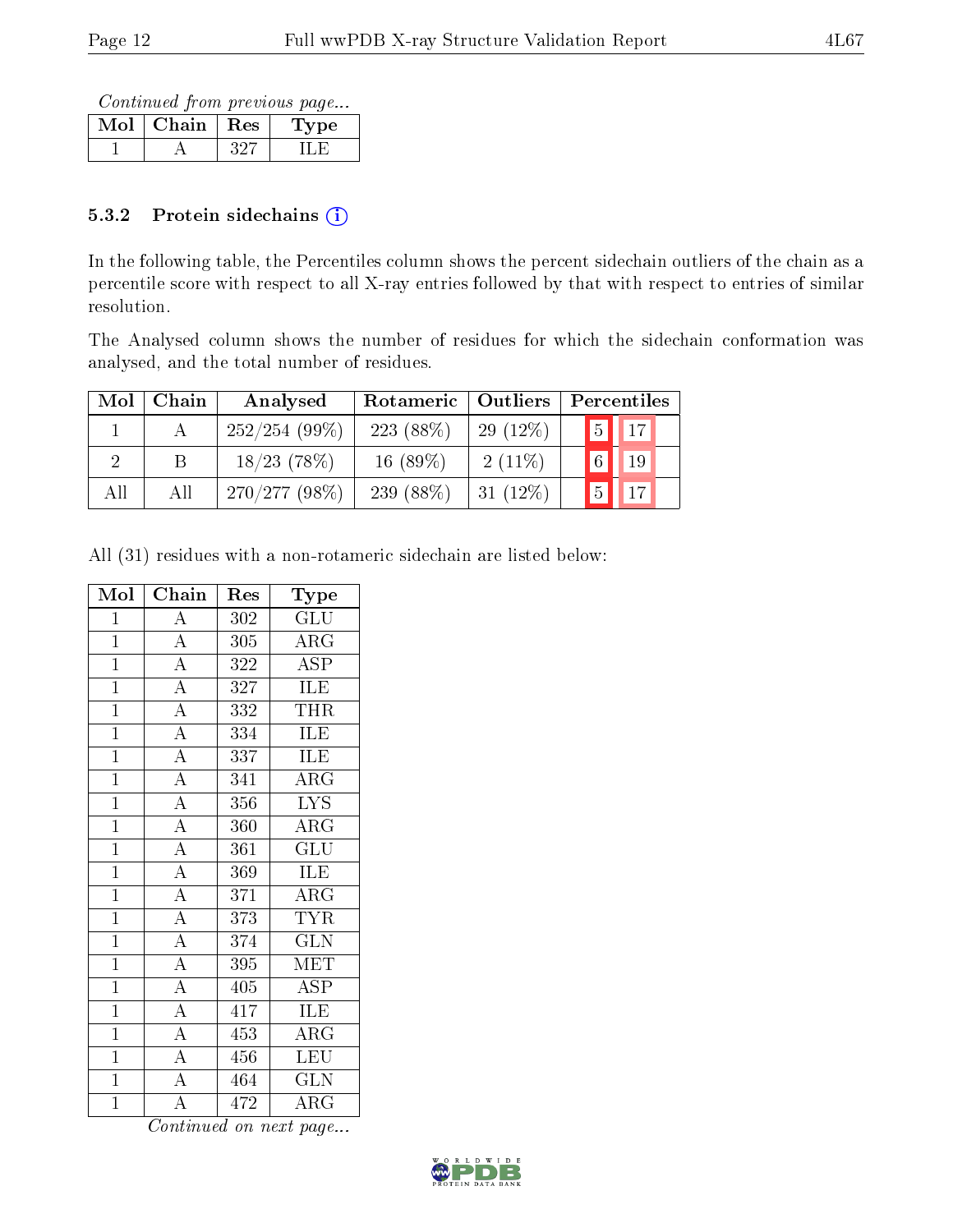| Mol            | Chain | Res | Type       |
|----------------|-------|-----|------------|
| $\mathbf{1}$   | А     | 490 | <b>LEU</b> |
| 1              | А     | 529 | <b>ASP</b> |
| 1              | А     | 531 | LEU        |
| 1              | A     | 534 | ARG        |
| 1              | А     | 541 | <b>VAL</b> |
| 1              | А     | 545 | LEU        |
| 1              | А     | 589 | $\rm{ARG}$ |
| $\overline{2}$ | В     | 42  | LEU        |
| $\overline{2}$ | R     | 53  | LEU        |

Continued from previous page...

Some sidechains can be flipped to improve hydrogen bonding and reduce clashes. All (4) such sidechains are listed below:

| Mol | Chain | Res | Type       |
|-----|-------|-----|------------|
|     |       | 377 | ASN        |
|     |       | 409 | <b>HIS</b> |
|     |       | 434 | <b>GLN</b> |
|     |       | 464 | GL N       |

#### 5.3.3 RNA  $(i)$

There are no RNA molecules in this entry.

#### 5.4 Non-standard residues in protein, DNA, RNA chains  $(i)$

1 non-standard protein/DNA/RNA residue is modelled in this entry.

In the following table, the Counts columns list the number of bonds (or angles) for which Mogul statistics could be retrieved, the number of bonds (or angles) that are observed in the model and the number of bonds (or angles) that are defined in the Chemical Component Dictionary. The Link column lists molecule types, if any, to which the group is linked. The Z score for a bond length (or angle) is the number of standard deviations the observed value is removed from the expected value. A bond length (or angle) with  $|Z| > 2$  is considered an outlier worth inspection. RMSZ is the root-mean-square of all Z scores of the bond lengths (or angles).

| Mol |             | $\vert$ Type $\vert$ Chain $\vert$ Res $\vert$ |     |  |        |      |             |                         |      |           | $\perp$ Link $\perp$ |  | Bond lengths |  |  | Bond angles |  |
|-----|-------------|------------------------------------------------|-----|--|--------|------|-------------|-------------------------|------|-----------|----------------------|--|--------------|--|--|-------------|--|
|     |             |                                                |     |  | Counts | RMSZ | # $ Z  > 2$ | Counts   RMSZ   $\# Z $ |      |           |                      |  |              |  |  |             |  |
|     | ${\rm SEP}$ |                                                | 474 |  | 8.9.10 |      |             | 8,12,14                 | 2.27 | $3(37\%)$ |                      |  |              |  |  |             |  |

In the following table, the Chirals column lists the number of chiral outliers, the number of chiral centers analysed, the number of these observed in the model and the number defined in the Chemical Component Dictionary. Similar counts are reported in the Torsion and Rings columns.

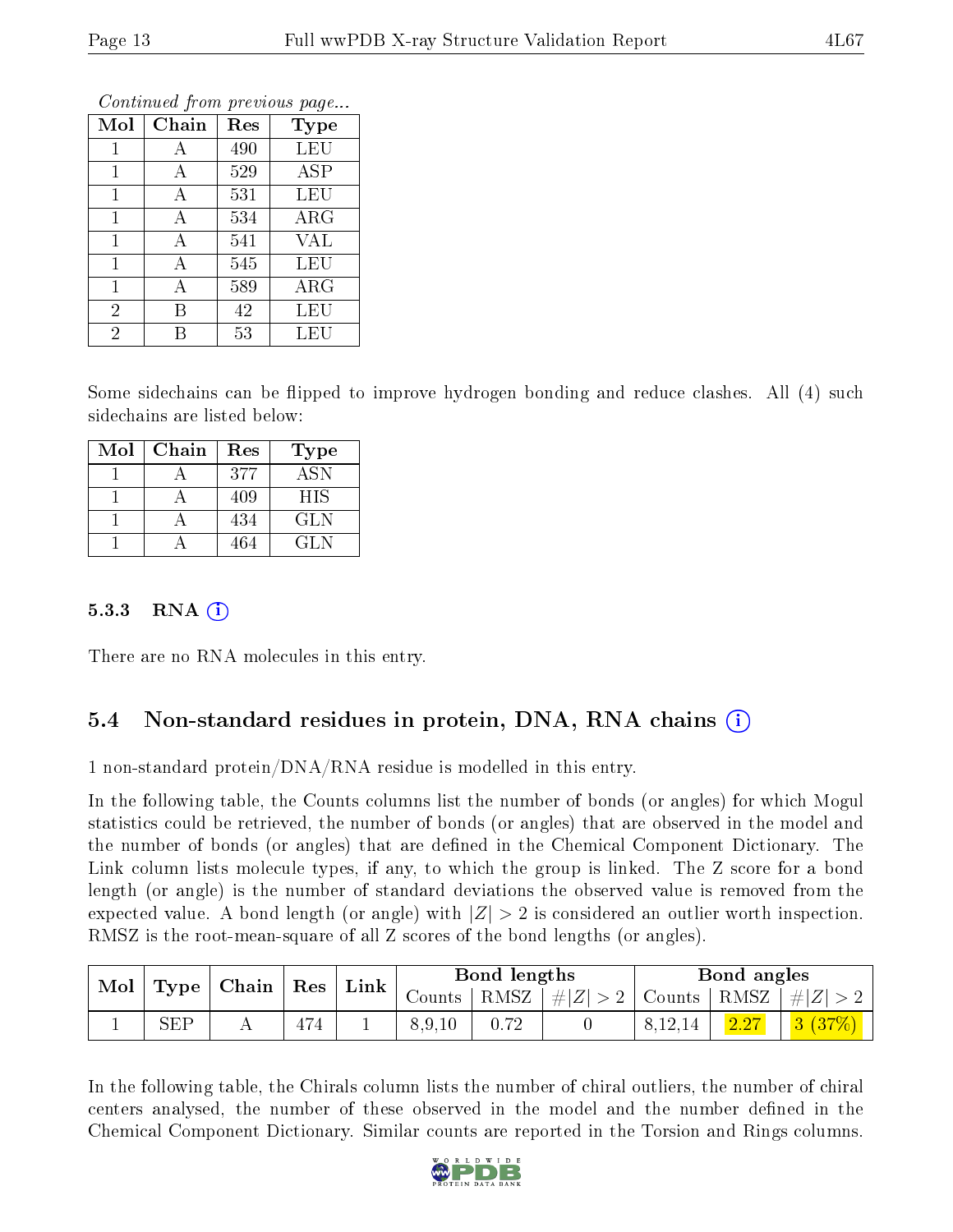'-' means no outliers of that kind were identified.

|     |     |                                   | Mol   Type   Chain   Res   Link   Chirals   Torsions   Rings |  |
|-----|-----|-----------------------------------|--------------------------------------------------------------|--|
| SEP | 474 | <b>Contract Contract Contract</b> | $\mid 3/5/8/10 \mid$                                         |  |

There are no bond length outliers.

All (3) bond angle outliers are listed below:

| Mol | Chain | Res | Type       | Atoms       |         | Observed $(°)$ | Ideal $\binom{o}{c}$ |
|-----|-------|-----|------------|-------------|---------|----------------|----------------------|
|     |       | 474 | SEP        | OG-CB-CA    | 4.13    | 112-16         | 108.14               |
|     |       | 474 | SEP        | $O2P-P-OG$  | $-3.21$ | 98.20          | 106.73               |
|     |       | 474 | <b>SEP</b> | $O3P-P-O2P$ | 2.59    | 117.53         | 107.64               |

There are no chirality outliers.

All (3) torsion outliers are listed below:

| Mol | $\vert$ Chain $\vert$ Res $\vert$ |     | Type | Atoms         |
|-----|-----------------------------------|-----|------|---------------|
|     |                                   | 474 | SEP  | $CB-OG-P-O1P$ |
|     |                                   | 474 | SEP  | CB-OG-P-O2P   |
|     |                                   |     | SEP  | $CB-OG-P-O3P$ |

There are no ring outliers.

No monomer is involved in short contacts.

#### 5.5 Carbohydrates  $(i)$

There are no carbohydrates in this entry.

#### 5.6 Ligand geometry  $(i)$

There are no ligands in this entry.

### 5.7 [O](https://www.wwpdb.org/validation/2017/XrayValidationReportHelp#nonstandard_residues_and_ligands)ther polymers  $(i)$

There are no such residues in this entry.

#### 5.8 Polymer linkage issues  $(i)$

There are no chain breaks in this entry.

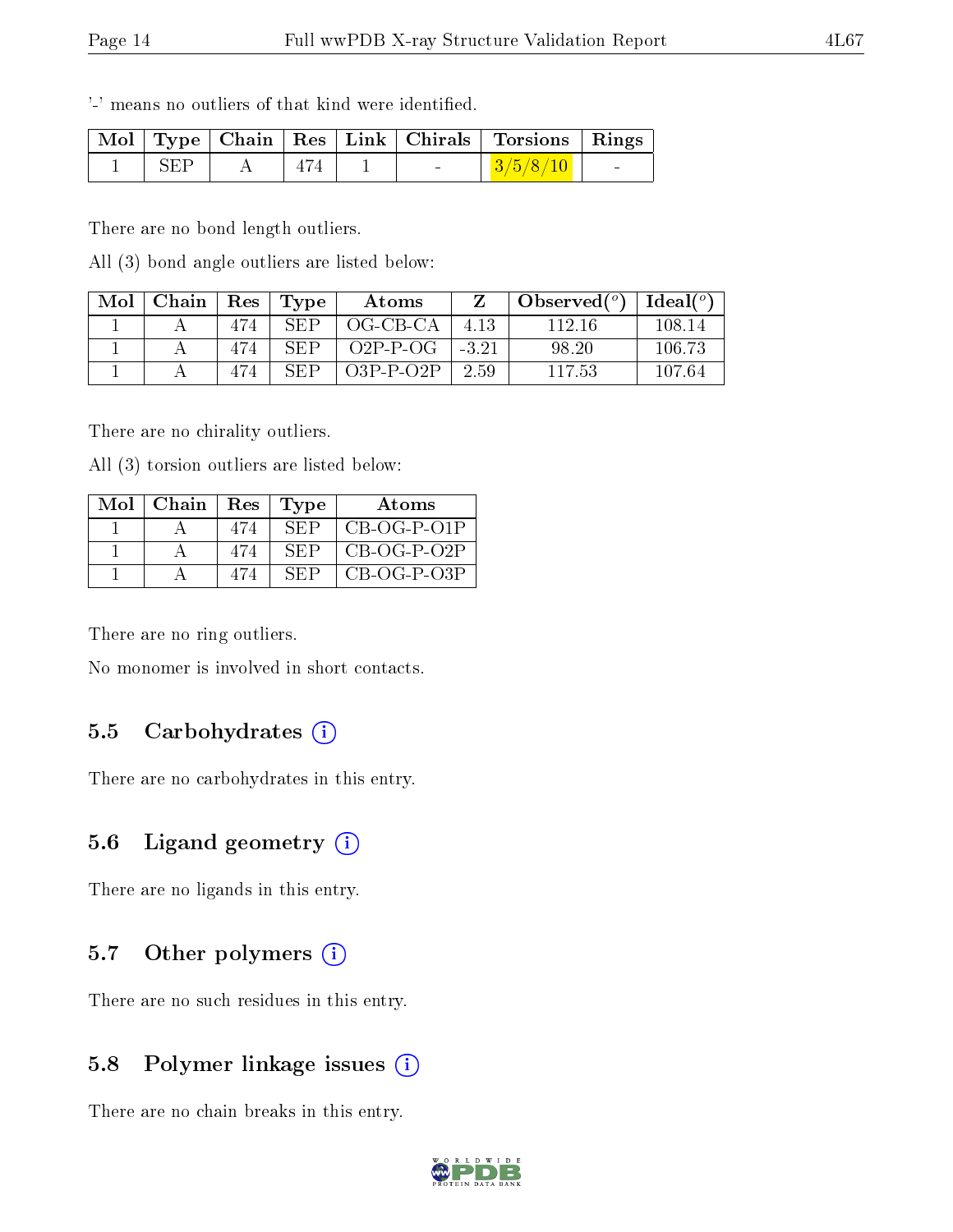# 6 Fit of model and data  $\left( \cdot \right)$

### 6.1 Protein, DNA and RNA chains (i)

In the following table, the column labelled  $#RSRZ>2'$  contains the number (and percentage) of RSRZ outliers, followed by percent RSRZ outliers for the chain as percentile scores relative to all X-ray entries and entries of similar resolution. The OWAB column contains the minimum, median,  $95<sup>th</sup>$  percentile and maximum values of the occupancy-weighted average B-factor per residue. The column labelled ' $Q< 0.9$ ' lists the number of (and percentage) of residues with an average occupancy less than 0.9.

| Mol | Chain | Analysed        | ${ <\hspace{-1.5pt}{\mathrm{RSRZ}} \hspace{-1.5pt}>}$ | $\#\text{RSRZ}\text{>2}$ | $OWAB(A^2)$       | $\rm{Q}\textcolor{black}{<}0.9$ |
|-----|-------|-----------------|-------------------------------------------------------|--------------------------|-------------------|---------------------------------|
|     |       | $289/292(98\%)$ | $-0.30$                                               | $4(1\%)$ 75<br>70        | 39, 65, 104, 139  |                                 |
|     |       | $20/25(80\%)$   | 2.41                                                  | $8(40\%)$ 0 0            | 86, 124, 163, 181 |                                 |
| All | All   | 309/317(97%)    | $-0.13$                                               | $12(3\%$<br>29<br>39     | 39, 66, 114, 181  |                                 |

All (12) RSRZ outliers are listed below:

| Mol            | Chain | $\operatorname{Res}% \left( \mathcal{N}\right) \equiv\operatorname{Res}(\mathcal{N}_{0},\mathcal{N}_{0})$ | Type        | <b>RSRZ</b> |
|----------------|-------|-----------------------------------------------------------------------------------------------------------|-------------|-------------|
| $\overline{2}$ | В     | 58                                                                                                        | <b>CYS</b>  | 11.4        |
| $\overline{2}$ | В     | 43                                                                                                        | ILE         | 5.2         |
| 1              | А     | 373                                                                                                       | TYR         | 4.8         |
| $\overline{2}$ | В     | 57                                                                                                        | ALA         | 4.5         |
| $\overline{2}$ | В     | 44                                                                                                        | GLU         | 4.3         |
| $\overline{2}$ | В     | 39                                                                                                        | $\rm TRP$   | 3.9         |
| $\overline{2}$ | В     | 41                                                                                                        | SER         | 3.3         |
| $\overline{2}$ | В     | 42                                                                                                        | LEU         | 3.1         |
| $\mathbf{1}$   | А     | 371                                                                                                       | ${\rm ARG}$ | 3.0         |
| $\overline{2}$ | В     | 56                                                                                                        | PRO         | 3.0         |
| 1              | А     | 374                                                                                                       | GLN         | 2.2         |
| 1              |       | 500                                                                                                       | SER         | 2.2         |

## 6.2 Non-standard residues in protein, DNA, RNA chains  $(i)$

In the following table, the Atoms column lists the number of modelled atoms in the group and the number defined in the chemical component dictionary. The B-factors column lists the minimum, median,  $95<sup>th</sup>$  percentile and maximum values of B factors of atoms in the group. The column labelled  $Q< 0.9$ ' lists the number of atoms with occupancy less than 0.9.

|     |     |               |                           | $\mid$ Mol $\mid$ Type $\mid$ Chain $\mid$ Res $\mid$ Atoms $\mid$ RSCC $\mid$ RSR $\mid$ B-factors( $\overline{A^2}$ ) $\mid$ Q<0.9 |  |
|-----|-----|---------------|---------------------------|--------------------------------------------------------------------------------------------------------------------------------------|--|
| SEP | 474 | $+10/11^{-1}$ | $\vert$ 0.96 $\vert$ 0.12 | 79,87,91,92                                                                                                                          |  |